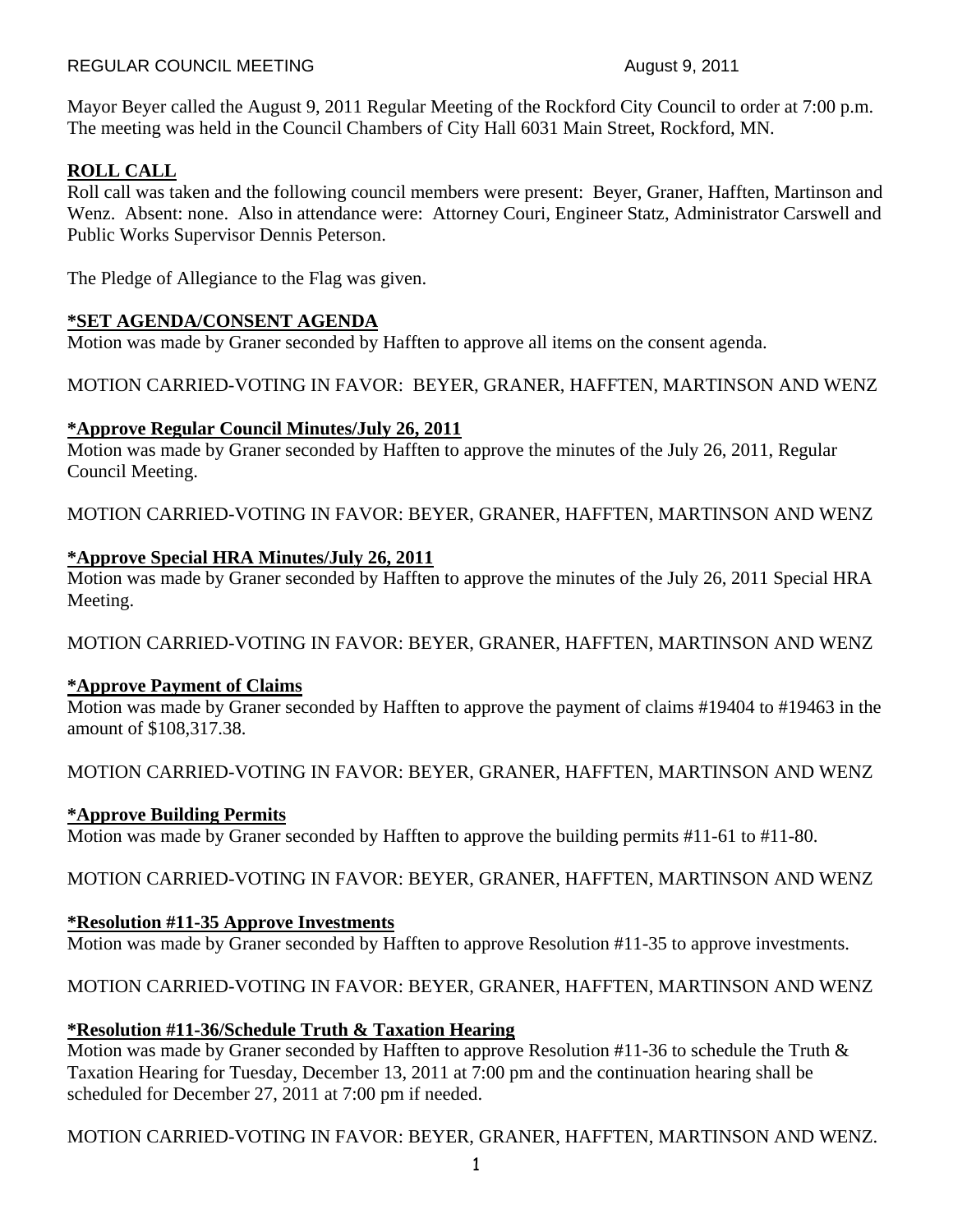### **\*Approve Contract for 2011-2013 Audit Services/Abdo, Eick & Meyers**

Motion was made by Graner seconded by Hafften to approve a three year contract for Audit Services with Abdo, Eick and Meyers from 2011 to 2013 as presented and authorizes the Mayor and Administrator to sign the agreement on behalf of the City.

### MOTION CARRIED-VOTING IN FAVOR: BEYER, GRANER, HAFFTEN, MARTINSON AND WENZ.

#### **\*Review 2011 Complaints/Zoning Violations**

Motion was made by Graner seconded by Hafften to accept the January – June 2011 complaints/zoning violations.

### MOTION CARRIED-VOTING IN FAVOR: BEYER, GRANER, HAFFTEN, MARTINSON AND WENZ

### **OPEN FORUM**

Heart Safe Community Presentation – Kim Bemenderfer from Allina Hospital along with Katie Kensey and Brian from Allina Ambulance. In the past few years they have installed 15000 AED in cities though this program. Awareness, training and placing AED in public places based on these and a point system communities Rockford Fire Dept, Rockford Lions, Community Ed have all worked hard needed 300 heart beats, 1500 people trained and over 150 trained in the past year and 14 AED's in the city. We have accumulated more than 300 heart beats and is now considered a Heart Safe Community.

Mayor Beyer called for open forum; no one was present to address council.

### **Swimming Pool Ordinance Compliance**

In early July staff made their annual on-site inspections for conditional use permits (CUP) of home sites with swimming pools. The inspection is to make sure the property owners are in compliance with the CUP. While driving around, staff noted several homes without CUPs for pools that appeared to meet the requirements: 2,000 gallons or a depth of over 3 ½ feet.

Staff sent letters and information to the property owners regarding the requirements on how to apply for a conditional use permit or to remove the pool. Since this time most residents have called City Hall stating they did not know a CUP was required. Some plan to apply for a CUP while others thought the requirements were too strong and requested council review the ordinance.

Resident's concerns: already have fence in place (may not be 5' in height and/or may be considered climbable), the fence requirement in general, the gallon size should be higher and the location of pool being at least 6' from the structure.

The MN State code states ANY pool over 5,000 gallons and over 24' require a permit, but the Building Official stated most cities only require a building permit for any in-ground or permanent pool. Also, the State of Minnesota does not require a fence.

Council was provided information from the City of Delano and the City of Independence on how they regulate pools. Also a full copy of Ordinance #1001.09, Subd. 8 and Subd. 9.

Bruce Rund 8765 Autumn Oaks Drive has a pool and addressed the city council his pool has a safety cover and his backyard is fenced. He thinks that the city ordinance is over doing it, thinks the city should change the regulations to a 5,000 gallon pool. Now the pool that has a height of 3.5" requires a CUP. He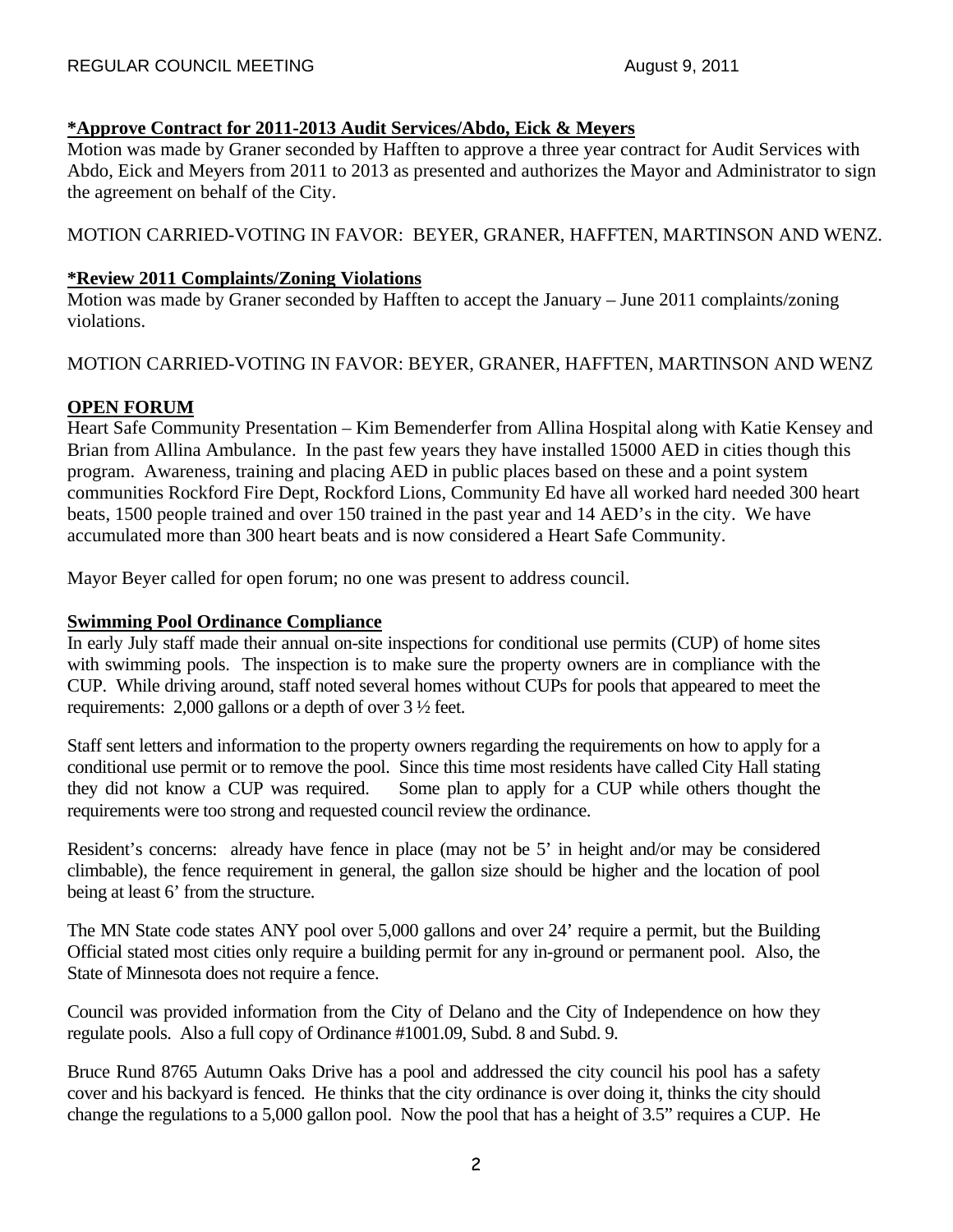#### REGULAR COUNCIL MEETING August 9, 2011

doesn't care about the CUP but feels the ordinance is too restrictive. Martinson said his concern is the fence with a locked gate not the gallons of the pool to ensure safety.

Bruce says that there are many pools in the city without a permit and all should be treated evenly.

Bruce suggests the requirements be changed to only require a CUP with 3,000 gallons. Maybe just say if the pool is 3.5' and/or 5,000 gallons.

John Baney 7017 Kettenacker Drive has a pool they take down every summer. His concern is with costs of the pool covers that meet safety standards. His pool is 6,800 gallons and 5' high and he doesn't see the reason why he should have to install a 5' high fence. Deputy Clerk Etzel recommended he talk with the building inspector over some of his questions. In talking with the building inspector they said other cities do not require fencing for pools. Baney noted he has a 3' high fence and suggests the city allow a 4' tall fence which is not as intrusive as a 5' fence.

The council discussed changing the ordinance to remove the 3,000 gallon and leave the 3.5' height pool to determine what pools require a CUP. There was also discussion about using the 5,000 gallon pool as the requirement for a CUP. However, in conclusion the city council asked that the planning commission research pools and best safety practices for the city zoning ordinance and to make a recommendation to council after a public hearing. Carswell noted that the soonest the planning commission could conduct the public hearing will be September 8, 2011.

**MOTION** was made by Martinson, seconded by Wenz recommends Planning Commission research ordinance #1001.09 in regards to the swimming pool ordinance.

MOTION CARRIED-VOTING IN FAVOR: BEYER, GRANER, HAFFTEN, MARTINSON AND WENZ.

#### **Approve Mold Remediation/Stork House 24 Restore**

A study has been completed that shows what needs to be done as far as the mold that has become evident at the Stork House. What about a warranty? How are we going to prevent mold? Put in fans and dehumidifiers as suggested by the HVAC inspector.

Staff has received two quotes; unfortunately there are no local contractors who perform this type of project. The following are the contractors and their quotes: 24 Restore \$10,056.51 and Royal Renovations \$15,964.35. Both have experience with working on historical structures.

Staff recommends the City Council approve the bid from 24 Restore and to enter into a contract for the project. The city revised the budget which included money to be transferred into the Historical Society fund to cover the cost of the mold remediation.

**MOTION** was made by Graner, seconded by Hafften to hire 24 Restore to remove the mold at the Stork House at a price not to exceed \$10,056.51 and authorized the Administrator to sign a contract.

MOTION CARRIED-VOTING IN FAVOR: BEYER, GRANER, HAFFTEN, MARTINSON AND WENZ.

### **Storm Water Complaint/3877 Haug Avenue**

The property owners Nate & Sanna Kariniemi 3877 Haug Avenue SE sent an email to Administrator Carswell for the city council to review in regards to their claim that was denied by the LMCIT. The Kariniemi's feel that the city is responsible for the water damage to their basement due to heavy rains.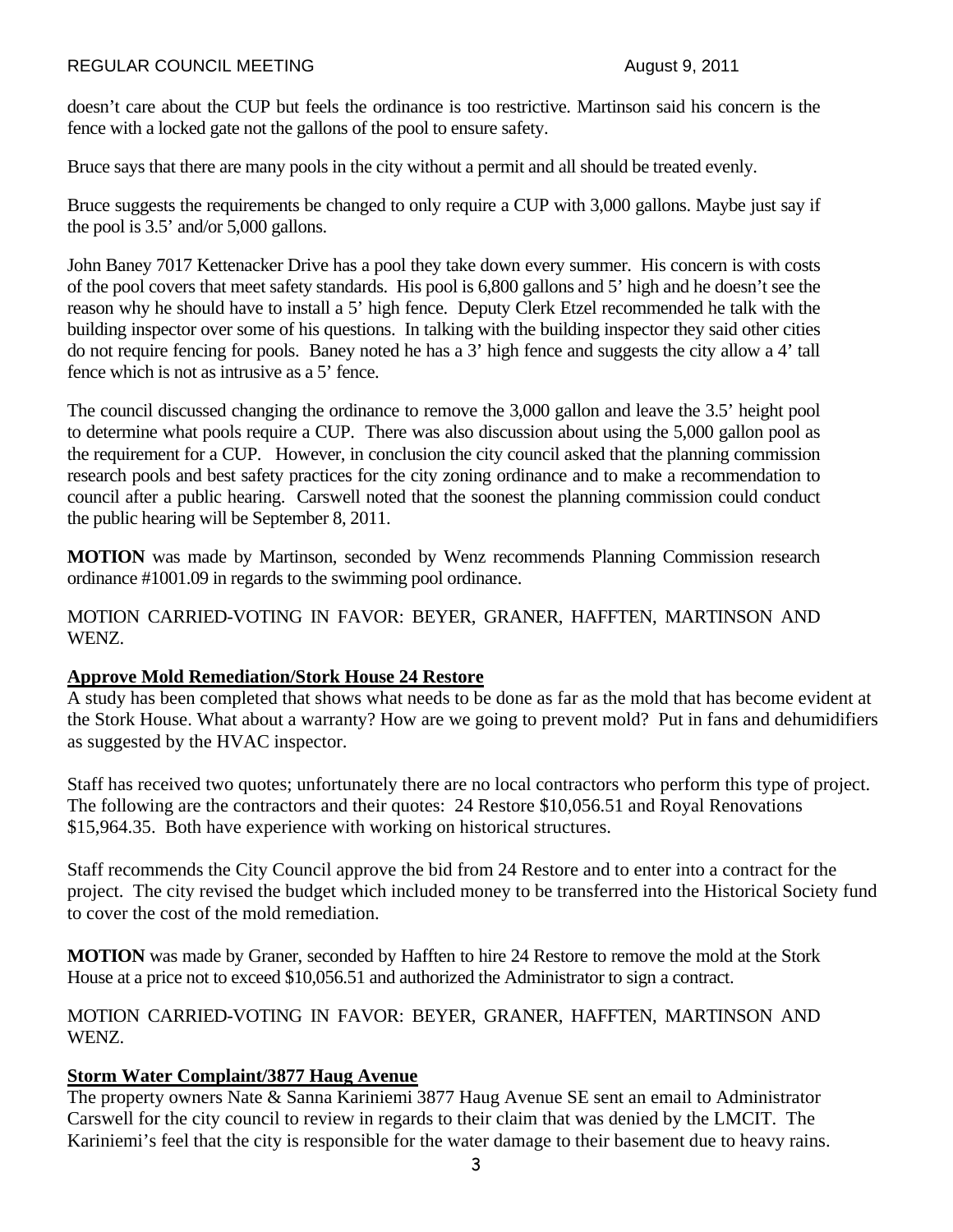Kariniemi's feel that if the city would not have constructed the road to Marsh Run that this damage would not have occurred on their property.

Attorney Couri discussed the email from Kariniemi's in regards to the flooding of their basement. Since the Kariniemi's were not present this item was tabled to the September 13, 2011 meeting.

## **Administrator's Report**

Council reviewed the administrator's report including the following items: flood control levee, August 22 open house at 7:00 pm to review two concept design plans at Riverside Park in the Lion's Building, State survey regarding consolidation, City Hall building being spruced up, AED has been installed at City Hall, staff is meeting with the insurance agent to discuss health insurance options for 2012 on August  $10<sup>th</sup>$ , Metropolitan Mosquito Control may spray for River Days and Movie in the Park – not sure of the cost, Mark Davis will be recording the Parade (announcers will be Administrator Carswell and Denise Kesanen) and the coronation, slogan results will be sent to Council on Thursday – Administrator Carswell will invite this person to accept the \$100 check the HRA offered if their slogan was selected, staff has been trained on the new website, Administrator Carswell attend the Wright County Administrator's meeting along with the school superintendents and discussed the differences between funds to school districts, staff has not put together the financing for the sewer and water upgrades along Highway 55, Administrator Carswell and Joanne Foust are meeting with the Long Lake Coop Manager to tour their store and gather information and the city has been notified by our claims adjuster that the flood claim filed by the Kariniemi's located at 3877 Haug Avenue was denied.

## **Public Work's Report**

Council reviewed public work's report including the following items: street maintenance, lions building maintenance and water main repair on Autumn Oaks Drive.

### **Engineer's Report**

Council reviewed the engineer's report including the following items: Parkwood  $3<sup>rd</sup>$  Addition, Downtown Master Plan, 2010 Street Improvements, Parkwood Park Master Plan, staff will be preparing financial information on the sewer and water improvements along TH 55 outlined at the last City Council meeting and staff is working with the Shelard Group, the Hurst Woods Developer's to repair a slope failure that occurred during a recent rain. Statz is going to contact the owners of Hurst Woods about the retaining walls. Bonestroo has been acquired by an engineering firm from Canada and they don't foresee any changes in the service they have been providing.

# **Council Report**

Martinson noted there is a lot of storm water run off at the public works site by the new facility. Dennis Peterson the public works supervisor stated that he has already contacted the contractor to come out and repair it.

### **Adjournment**

Motion to adjourn was made by Graner, seconded by Hafften to adjourn the meeting.

 $\frac{1}{2}$  , and the set of the set of the set of the set of the set of the set of the set of the set of the set of the set of the set of the set of the set of the set of the set of the set of the set of the set of the set

Mayor Beyer adjourned the meeting at 9:05 p.m.

Michael Beyer, Mayor